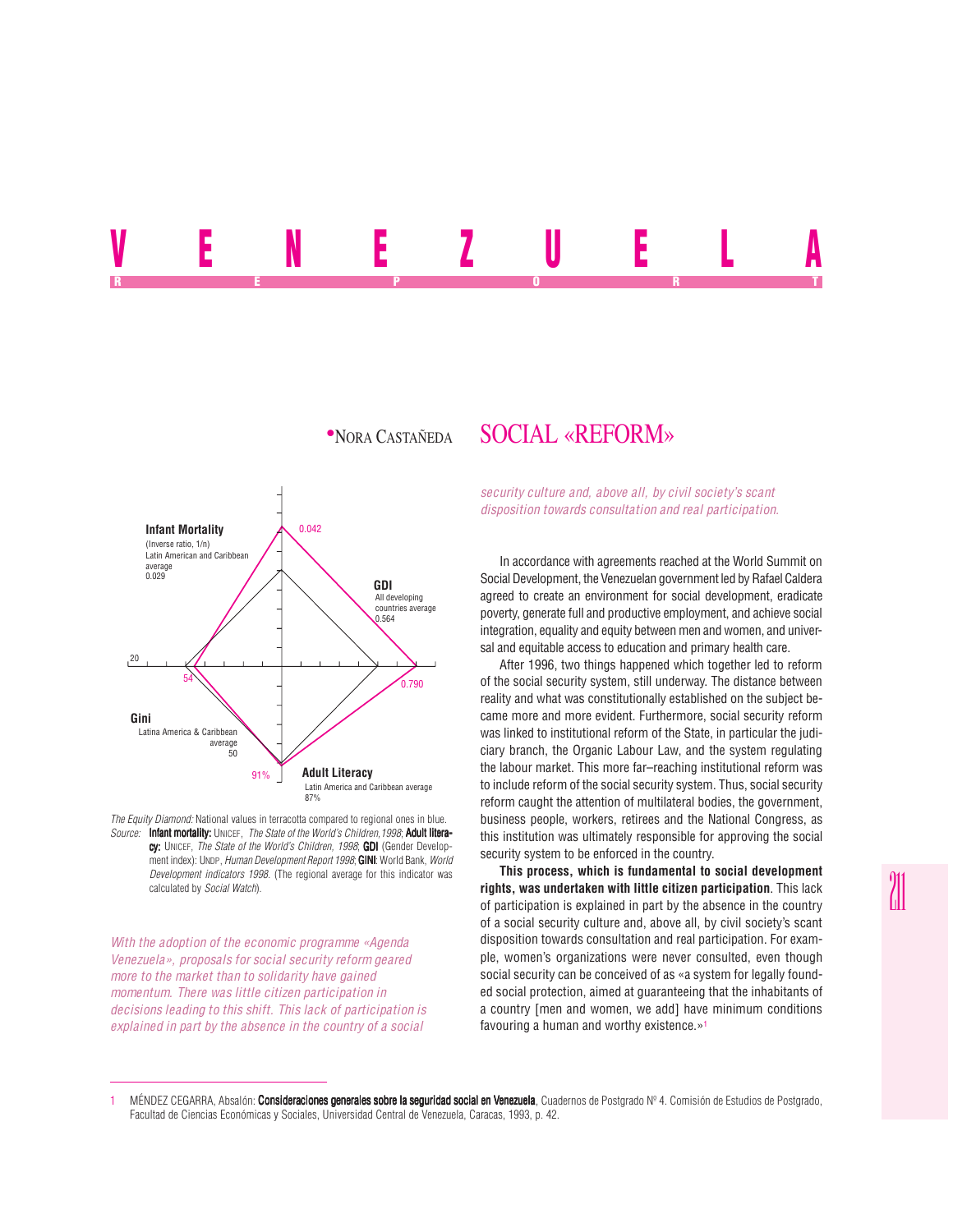At the beginning of the current constitutional period (1994), in the programme document «My letter of intent to the people of Venezuela», the president himself expressed interest in the subject. After its first two years in office (1994 and 1995), however, the government started moving away from its original statements on social security, among others. **With the adoption of the economic programme «Agenda Venezuela», various proposals concerning social security reforms started gaining momentum**, but these emphasized the elimination of the Venezuelan Institute of Social Security (IVSS) rather than its reform, and **promoted an outlook geared more towards the market than towards social solidarity**.

## THE TRIPARTITE COMMISSION

In January 1996, under the leadership of the then minister of labour, a first attempt was made by a Tripartite Commission (comprising representatives of the Executive, business people and union leaders) to address a framework for reform of the Organic Labour Law–in particular the social benefits system–and social security. This initiative did not flourish and it was only in November 1996 that business people, union leaders and the government started to meet to give shape to the documents setting out the definitive bases for changes regarding labour issues and social security.

The Tripartite Commission established two working commissions–a political commission and a technical one. Representation of the Executive and of Fedecámaras (the main business organization in the country) largely coincided on these commissions, so much so that, regarding the specific subject of social security, experts participating in the Technical Commission voiced criticism of the business people and government's insistence on eliminating the Venezuelan Institute of Social Security and imposing private pension funds. The representative of the Single Central Workers' Union of Venezuela resigned because of disagreement over this type of proposal, and later participated in preparation of a bill supported by the Central University of Venezuela.

Finally, in March 1997, following months of discussions, the Tripartite Commission signed a document setting out the general agreements reached on social security. It was agreed that the new social security system «is to be based on the principles of univer-

sality and solidarity, [and] be obligatory and contributive, under the direction and supervision of a tripartite body. The system will include workers hired by employers and special systems will be established for independent workers, workers in the informal economy, and rural workers. The public and private sector will participate in its financial organization and administration.»<sup>2</sup>

With regard to present retirees, the Tripartite Commission agreed to «recapitalize the IVSS Pension Fund through the establishment of a trust set up within the Venezuela Investment Fund with an initial contribution by the Ministry of Finance.»<sup>3</sup>

Concerning health, the Commission agreed to «separate the insurance function presently being fulfilled by the IVSS from medical care», proposing the establishment of complementary health funds and opening the way for the private sector to provide and manage services in this sector. The agreement did not contain any important element on the possible decentralization of health care, or on the role to be played by regional governments and municipalities in this respect.

On the subject of layoffs, it was agreed to «capitalize the present fund and financially and administratively separate it from IVSS. An executive process for notice is set out, enabling the worker to obtain the benefit if it is not paid to him or her within 30 days after ending the labour relationship. The National Employment Service of the Ministry of Labour is to be strengthened, linking it to layoff situations. The Ministry of Labour and the National Institute for Educational Cooperation will establish plans for training unemployed workers in order to reinsert them in the labour market and it has been decided to modify the Regulations for Layoff.»4

PROVEA sees this agreement as a step forward that will benefit its recipients. Its links with the National Employment Service are positive, as are the plans for worker training, in view of the fact that unemployed workers' reinsertion into the labour market should be achieved as soon as possible.

## THE SOCIAL SECURITY FRAMEWORK LAW5

To provide continuity to the Tripartite Commission's proposals, in May 1997 the Executive Branch submitted a Social Security Framework Bill to Congress for consideration. This was later sent to the Special Commission for Reform of the Organic Labour Law and of Social Security, comprising members of the different polit-

<sup>2</sup> CORDIPLAN: *Minuta de reunión de la Comisión Tripartita*. Mimeo. Caracas, marzo 1997.

<sup>3</sup> *Idem*.

<sup>4</sup> *Idem.*

In a recent statement after the elections of December 6, elected president Hugo Chávez said it was necessary to review the Social Security Framework Law, in particular, the approved health subsystem, by means of a Presidential Decree. He clearly stated that the State was responsible for the health of the Venezuelan people.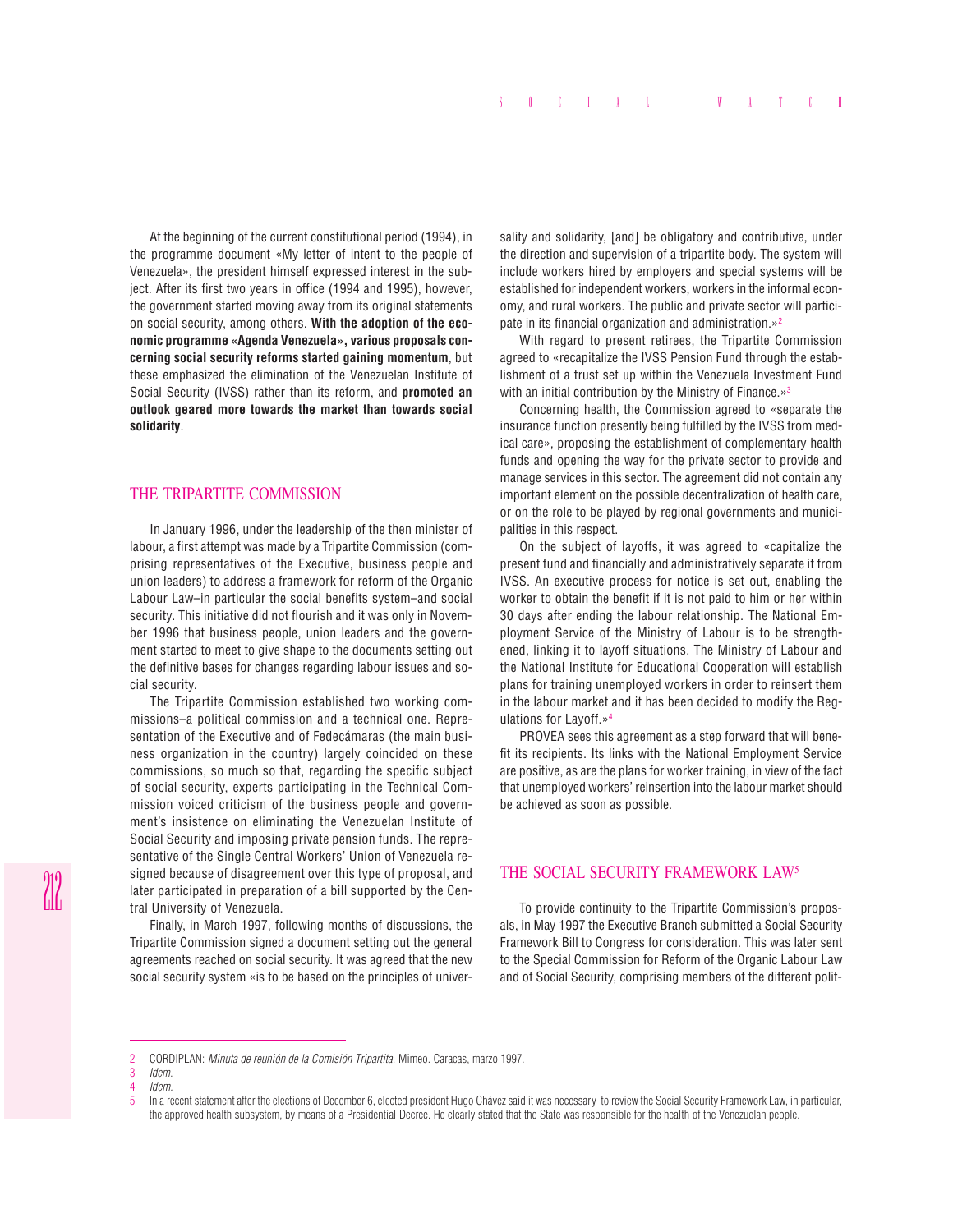ical factions. «Before the Executive submitted the bill on social security, the Central University of Venezuela, jointly with the Professors' Association of the Central University of Venezuela, submitted a proposal to Congress that was scarcely considered. In this proposal, the system for social protection was state administrated and comprised three subsystems: one for social security, one for health and one for social assistance. The first subsystem was to include all the population having a contributive capacity, and the third would include the population lacking contributive capacity, to enable them to receive the same benefits as the former.» (Hora Universitaria, No. 125. UCV. Caracas).

The framework law mentioned above was approved on December 30th 1997, and is known as the Organic Law for Comprehensive Social Security. Article 1 defines the aim of comprehensive social security, the various contingencies to be covered and, in a first paragraph, leaves open the possibility of private sector participation. Article 2 sets forth the State's responsibility in guaranteeing the right to social security, and making it universally applicable by establishing that it «is the State's responsibility to guarantee to the inhabitants of the Republic [we add: men and women] the constitutional right to social security.» Article 3 ratifies supervision by the National Executive in the terms established by the law and its obligatory and contributive nature for each worker.

Article 6 defines the scope of application by stating that the «inhabitants of the Republic complying with the requirements for membership will be protected by the system.» The new law is a step backwards from the present Social Security Law, which establishes that membership of an insured person implies coverage of beneficiaries (spouse, concubine, children and even parents). Individual membership of relatives will be possible, but will make costs higher and generate discrimination and deterioration as compared with the present system. Additionally, **all those people lacking resources will be outside the scope of social security: although granting of assistance pensions to non–contributors is foreseen, these may not be financed with funds created by this law, and the establishment of a social assistance subsystem for this group has not been foreseen.**

Title III of the Bill defines the subsystems comprised in the Comprehensive Social Security System (article 14): Pensions, Health, Layoff and Vocational Training, Housing and Recreation. Each will be governed by special laws. In PROVEA's opinion, the absence of provisions for a subsystem for those who do not have resources (it was included in the bill submitted by the Professors' Association of the Central University of Venezuela) contradicts the supposed comprehensiveness of the social security system examined here.

In Article 27, Chapter II of Title III, the pension subsystem is described in detail. This is one of the most controversial provisions as it establishes (like in other countries of the region) a system for individual capitalization (accompanied by a solidarity system). This system for individual capitalization is detrimental to working women regarding maternity, so the solution found by the Tripartite Commission was to increase the retirement age (from 55 to 60, equivalent to men's retirement age), in the understanding that women would have five more years to capitalize. Clearly the Tripartite Commission considered maternity as women's and not society's responsibility.

Article 28 establishes that «all the affiliated contributors will have the right to a uniform, lifetime minimum pension [...] guaranteed by the State if necessary, charged to public funds, by means of the Inter–generation Solidarity System.» In the opinion of PROVEA, such a pension is none other than the one currently guaranteed by the Pension Homologation Law that establishes that the minimum pension must be equal to the minimum wage.

«In the pension subsystem, priority is given to individual capitalization since it is considered that this should become the basis and support of the subsystem. The inter–generation solidarity fund will therefore be used to complete the minimum lifetime pension if the affiliated person does not achieve this through individual capitalization.» **By considering the individual capitalization fund as the principal element and the inter–generation solidarity fund as secondary, this provision goes against what the Law itself affirms regarding the solidarity principle on which it claims to be based.**

Articles 29 and 30 cover the creation of individual capitalization funds that will provide members with pensions the size of which depends on the amount they have accumulated over their economically productive years. The administration of these funds will be the responsibility of institutions set up exclusively for this purpose, of a public, private or joint nature. In this way, an opening is provided for the private sector to participate actively in this area, which thus far has been reserved to public management. Pension fund administrations that may be set up in the future will be responsible for investing important sums of money accumulated from worker and employer contributions. Defenders of this system claim that it will be very attractive for private capital, both domestic and foreign, while critics claim that inflation and low salaries are an obstacle to its implementation and development.

Chapter III develops the contents of the health subsystem. According to Article 37, this subsystem will comprise obligatory traditional or solidarity membership that guarantees provision of basic components only, and a voluntary complementary affiliation. According to Article 38 of the bill, «the beneficiary will have the right to freely choose fund administrators and health–care providers, which may be public, private or joint.» However it is easy to see that this choice will be conditioned by the contribution capacity of the person insured. Article 39 separates the insurance function from that of provision of services, through the opening offered to the private sector to participate as administrator and provider of health services.

Various unions in the health sector have made statements on this subject. Fernando Bianco, president of the Venezuelan Medical Federation, claims that **«the health of the people has not been taken into account [...]. The project foresees that each Venezuelan covers the cost of health [...]. It is considered that those**